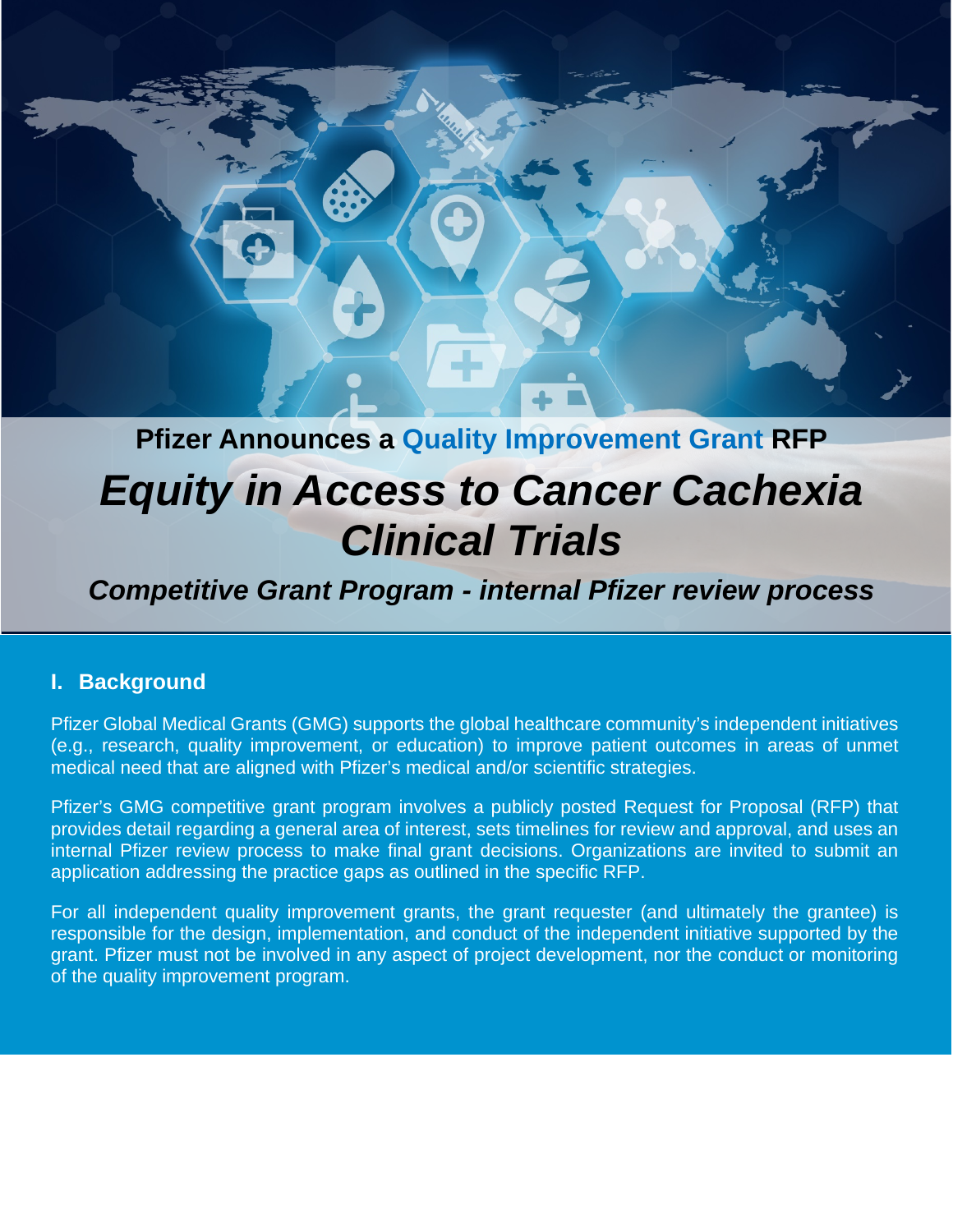## **II. Eligibility**

| <b>Geographic Scope:</b>                        | Global                                                                                                                                                                                                                                                                                                                                                                       |
|-------------------------------------------------|------------------------------------------------------------------------------------------------------------------------------------------------------------------------------------------------------------------------------------------------------------------------------------------------------------------------------------------------------------------------------|
| <b>Applicant Eligibility</b><br><b>Criteria</b> | The following may apply: medical, dental, nursing, allied health, and/or<br>$\bullet$<br>pharmacy professional schools; healthcare institutions (both large and<br>small); professional associations and medical societies; medical<br>education companies; and other entities with a mission related to<br>healthcare professional education and/or healthcare improvement. |
|                                                 | If the project involves multiple departments within an institution and/or<br>$\bullet$<br>between different institutions / organizations / associations. All<br>institutions must have a relevant role and the requesting organization<br>must have a key role in the project.                                                                                               |
|                                                 | For projects offering continuing education credit, the requesting<br>$\bullet$<br>organization must be accredited.                                                                                                                                                                                                                                                           |

### **III. Requirements**

| <b>Date RFP Issued</b>                           | May 11, 2022                                                                                                                                                                                                                                                                                                                                                                                                                                                         |
|--------------------------------------------------|----------------------------------------------------------------------------------------------------------------------------------------------------------------------------------------------------------------------------------------------------------------------------------------------------------------------------------------------------------------------------------------------------------------------------------------------------------------------|
| <b>Clinical Area</b>                             | Cachexia                                                                                                                                                                                                                                                                                                                                                                                                                                                             |
| <b>General Area of Interest</b><br>for this RFP: | Projects that will be considered for Pfizer support will focus on supporting<br>initiatives to improve identification and equity in access to cancer cachexia<br>clinical trials.                                                                                                                                                                                                                                                                                    |
|                                                  | More than 50% of people with advanced cancer will suffer from cancer-<br>related cachexia. <sup>1</sup> It is a major contributor to morbidity, associated with<br>progressive impairment in function and quality of life, increased risk of<br>anticancer treatment-related toxicity and with reduced survival. <sup>1-3</sup> It is<br>devastating for patients and their families.                                                                                |
|                                                  | Disease modifying therapies and supportive care are the cornerstones of<br>cancer treatment. <sup>4</sup> The ASCO and ESMO cancer cachexia guidelines<br>advocate multimodal interventions for cancer-related cachexia, as a<br>component of supportive care, but note the paucity of approved, effective<br>pharmacological treatment. <sup>2,5</sup> Currently, there is no licensed pharmacological<br>treatment or agreed standard of care in the US or Europe. |
|                                                  | It is important to improve equity and patient access for cancer cachexia trials<br>to potentially improve the quality of life for patients living with cancer<br>cachexia.                                                                                                                                                                                                                                                                                           |



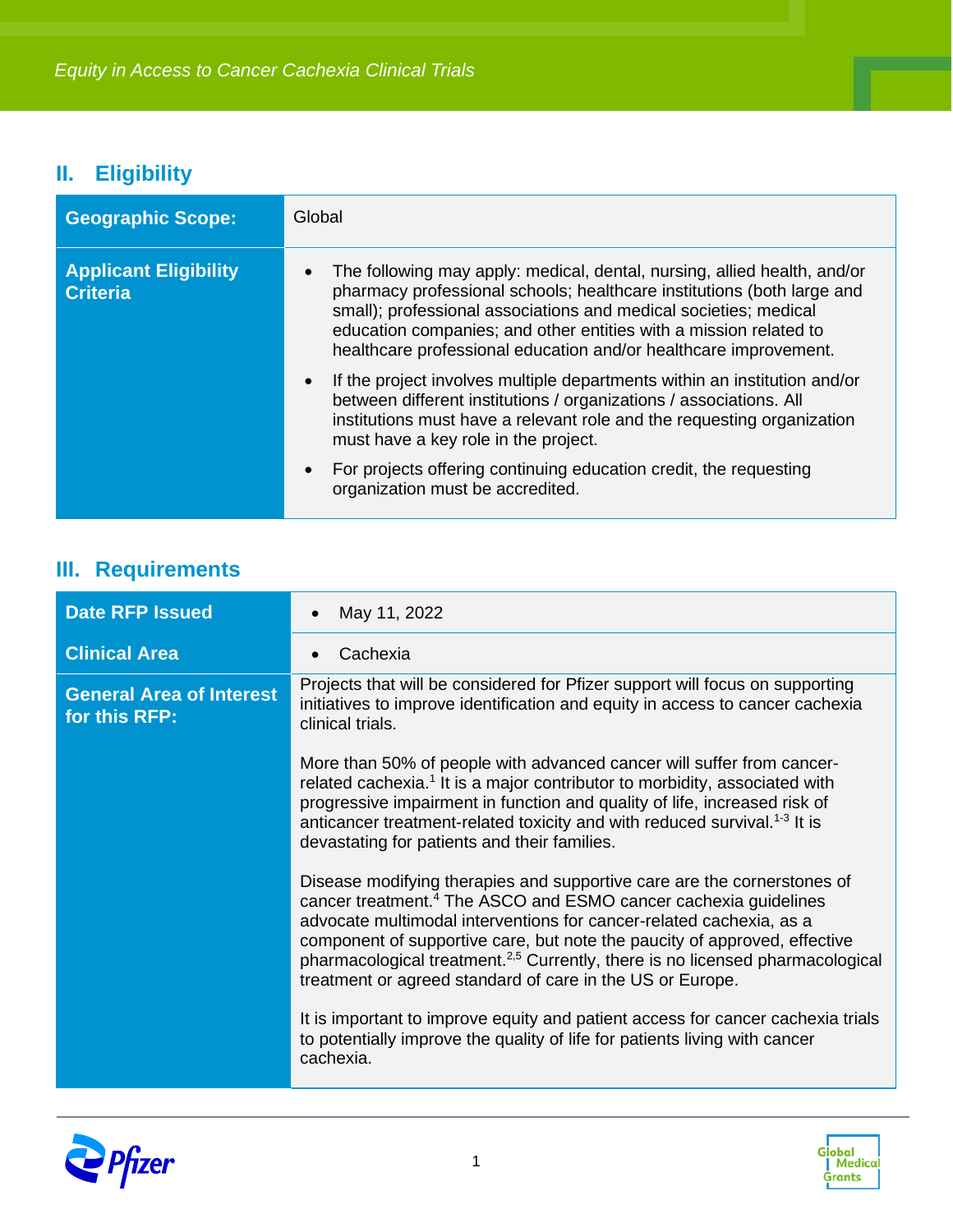|                                                                                       | It is our intent to support quality improvement projects. It is not our<br>intent to support clinical research projects. Projects evaluating the<br>efficacy of therapeutic or diagnostic agents will not be considered.                                                                                                                                                                                                                                                                                                                                                                                                                                                                                                                                                                                                                                                                                                                                                                                                                                                                                                     |
|---------------------------------------------------------------------------------------|------------------------------------------------------------------------------------------------------------------------------------------------------------------------------------------------------------------------------------------------------------------------------------------------------------------------------------------------------------------------------------------------------------------------------------------------------------------------------------------------------------------------------------------------------------------------------------------------------------------------------------------------------------------------------------------------------------------------------------------------------------------------------------------------------------------------------------------------------------------------------------------------------------------------------------------------------------------------------------------------------------------------------------------------------------------------------------------------------------------------------|
| <b>Target Audience:</b>                                                               | Healthcare professionals and multidisciplinary teams involved in the<br>care of patients with cachexia, patients with cachexia                                                                                                                                                                                                                                                                                                                                                                                                                                                                                                                                                                                                                                                                                                                                                                                                                                                                                                                                                                                               |
| <b>Expected Approximate</b><br><b>Monetary Range of</b><br><b>Grant Applications:</b> | Individual projects requesting up to \$100,000 will be considered. The<br>estimated total available budget related to this RFP is \$600,000.                                                                                                                                                                                                                                                                                                                                                                                                                                                                                                                                                                                                                                                                                                                                                                                                                                                                                                                                                                                 |
| <b>Key Dates:</b>                                                                     | RFP release date: May 11, 2022<br>Grant Application due date: June 30, 2022<br>$\bullet$<br><b>Anticipated Grant Award Notification Date: August 2022</b><br>$\bullet$<br>Grants will be distributed following a fully executed agreement.<br>$\bullet$<br>Anticipated Project Start Date: September 2022<br>*Start date will be individualized and dependent on decision notification<br>date. Processing time may take longer for organizations outside of the U.S.                                                                                                                                                                                                                                                                                                                                                                                                                                                                                                                                                                                                                                                        |
| <b>How to Submit:</b>                                                                 | Please go to www.cybergrants.com/pfizer/QI and sign in. First-time<br>users should click "Create your password". [Note: there are individual<br>portals for each grant application type (e.g., knowledge, LOI, research full<br>proposal, and QI full proposal). Please be sure to use the URL above.]<br>Click the "Start A New Quality Improvement Application" button.<br>In the application:<br>For the question "Competitive Grant?" select Yes<br>$\circ$<br>○ Select the following Competitive Grant Program Name: 2022<br>IM G: Equity in Access to Cancer Cachexia Clinical Trials<br>Select the following Primary Area of Interest: CVM - Cachexia<br>$\circ$<br>Requirements for submission: Complete all required sections of the<br>online application and upload your project proposal (see Appendix) in<br>the Full Proposal Submission field.<br>If you encounter any technical difficulties with the website, please click<br>the "Technical Questions" link at the bottom of the page.<br><b>IMPORTANT:</b> Be advised applications submitted after the due date will not<br>be reviewed by the committee. |



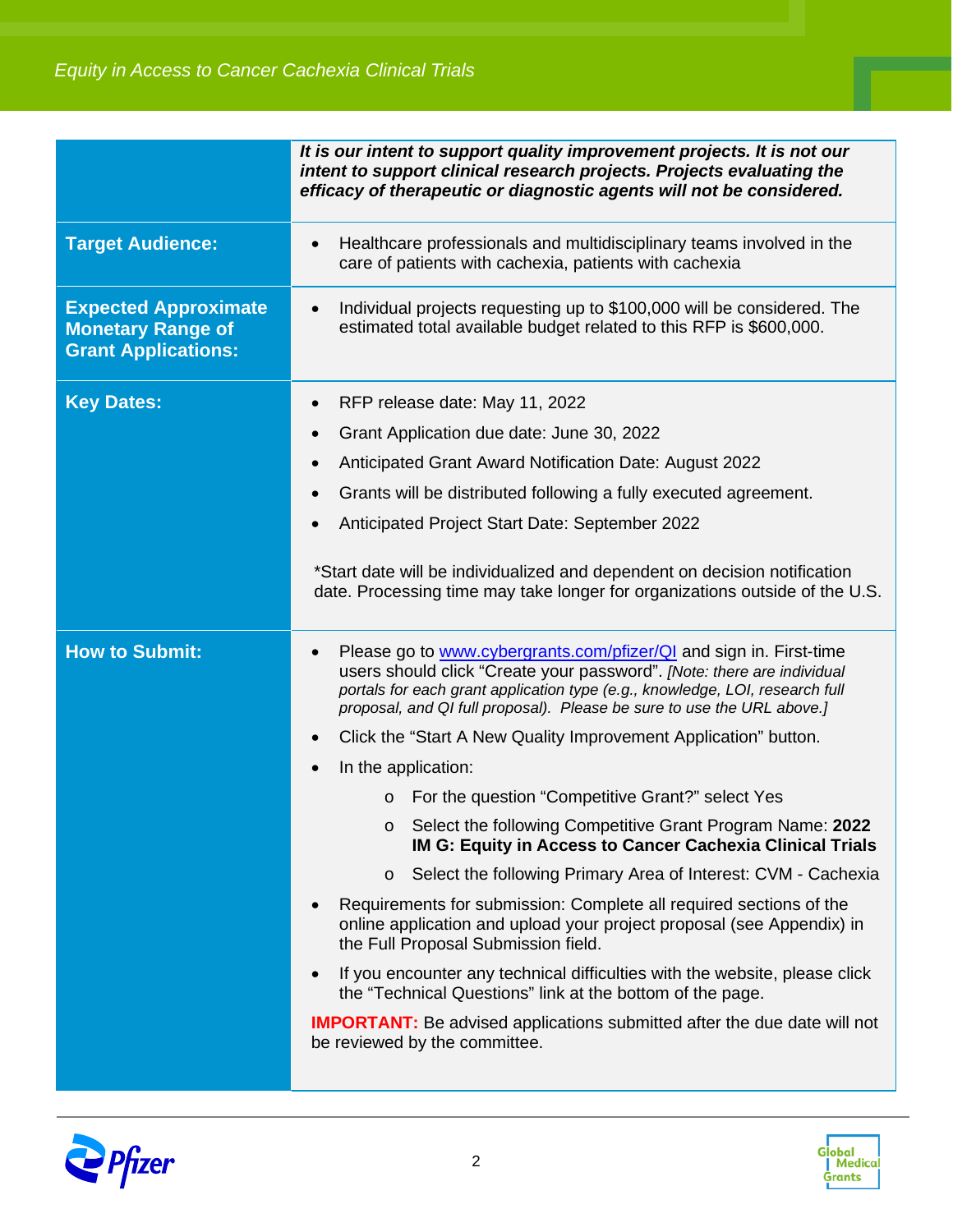| <b>Questions:</b>          | If you have questions regarding this RFP, please direct them in writing<br>to the Grant Officer, Jessica Romano (Jessica. Romano@pfizer.com),<br>with the subject line "Equity in Access to Cancer Cachexia Clinical<br>Trials."                                                                                                                                                                                                                                                                                                                                                                                          |
|----------------------------|---------------------------------------------------------------------------------------------------------------------------------------------------------------------------------------------------------------------------------------------------------------------------------------------------------------------------------------------------------------------------------------------------------------------------------------------------------------------------------------------------------------------------------------------------------------------------------------------------------------------------|
| <b>Grant Agreements:</b>   | If your grant is approved, your institution will be required to enter into a<br>written grant agreement with Pfizer. Please click here to view the core<br>terms of the agreement.<br>Pfizer has drafted the terms of these agreements to be balanced and<br>reasonable and to further the goals of both parties. Negotiating grant<br>agreements requires significant resources, so please ensure that your<br>institution (including your legal department) is able and willing to abide<br>by these terms before proceeding with submission of your application as<br>they will need to be accepted in their entirety. |
| <b>Review and Approval</b> | Grant requests received in response to a general RFP are reviewed by                                                                                                                                                                                                                                                                                                                                                                                                                                                                                                                                                      |
| <b>Process:</b>            | Pfizer to make final grant decisions.                                                                                                                                                                                                                                                                                                                                                                                                                                                                                                                                                                                     |
| <b>Mechanism by which</b>  | All applicants will be notified via email by the dates noted above.                                                                                                                                                                                                                                                                                                                                                                                                                                                                                                                                                       |
| <b>Applicants will be</b>  | Applicants may be asked for additional clarification during the review                                                                                                                                                                                                                                                                                                                                                                                                                                                                                                                                                    |
| <b>Notified:</b>           | period.                                                                                                                                                                                                                                                                                                                                                                                                                                                                                                                                                                                                                   |

#### **References**

- 1. von Haehling et al. J Cachexia Sarcopenia Muscle. 2016;7(5):507-509
- 2. Arends J et al. ESMO Open. 2021 Jun;6(3):100092
- 3. Martin et al. J Clin Oncol. 2015;33:90-99
- 4. Laviano A. ESMO Open. 2022 Feb;7(1):100383.
- 5. Roeland EJ et al. J Clin Oncol. 2020 Jul 20;38(21):2438-2453.



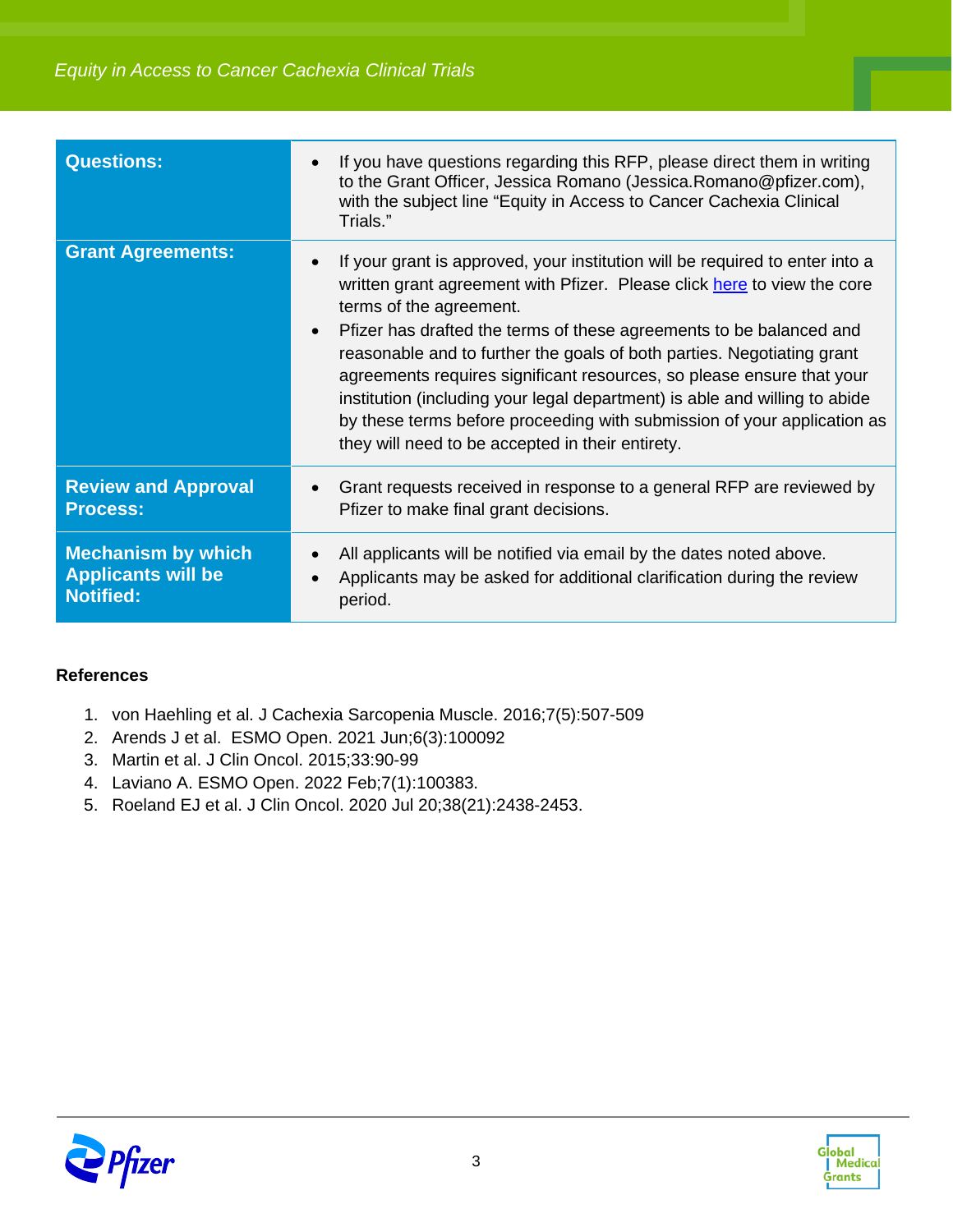#### Appendix A

#### **Quality Improvement Project Full Proposal**

Applications will be accepted via the online portal. Full Proposal documents should be no longer than 10- 12 pages in length (12-point font and 1-inch margins) excluding Organization Detail and References. When uploading your Full Proposal please ensure it addresses the following\*:

| <b>Goals and Objectives</b>                  | Briefly state the overall goal of the project. Also describe how this goal<br>$\bullet$<br>aligns with the focus of the RFP and the goals of the applicant<br>organization(s).                                                                                                                                                                                                                                                                                                                                                        |
|----------------------------------------------|---------------------------------------------------------------------------------------------------------------------------------------------------------------------------------------------------------------------------------------------------------------------------------------------------------------------------------------------------------------------------------------------------------------------------------------------------------------------------------------------------------------------------------------|
|                                              | List the overall objectives you plan to meet with your project both in terms<br>$\bullet$<br>of learning and expected outcomes. Objectives should describe the<br>target population as well as the outcomes you expect to achieve as a<br>result of conducting the project.                                                                                                                                                                                                                                                           |
| <b>Assessment of Need</b><br>for the Project | Please include a quantitative baseline data summary, initial metrics (e.g.,<br>$\bullet$<br>quality measures), or a project starting point (please cite data on gap<br>analyses or relevant patient-level data that informs the stated objectives)<br>in your target area. Describe the source and method used to collect the<br>data. Describe how the data was analyzed to determine that a gap<br>existed. If a full analysis has not yet been conducted, please include a<br>description of your plan to obtain this information. |
| <b>Target Audience</b>                       | Describe the primary audience(s) targeted for this project. Also indicate<br>whom you believe will directly benefit from the project outcomes.<br>Describe the overall population size as well as the size of your sample<br>population                                                                                                                                                                                                                                                                                               |
| <b>Project Design and</b><br><b>Methods</b>  | Describe the planned project and the way it addresses the established<br>need.                                                                                                                                                                                                                                                                                                                                                                                                                                                        |
|                                              | If your methods include educational activities, please describe succinctly<br>$\bullet$<br>the topic(s) and format of those activities                                                                                                                                                                                                                                                                                                                                                                                                |
| <b>Innovation</b>                            | Explain what measures you have taken to assure that this project idea is<br>$\bullet$<br>original and does not duplicate other projects or materials already<br>developed.                                                                                                                                                                                                                                                                                                                                                            |
|                                              | Describe how this project builds upon existing work, pilot projects, or<br>$\bullet$<br>ongoing projects developed either by your institution or other institutions<br>related to this project.                                                                                                                                                                                                                                                                                                                                       |
| <b>Evaluation and</b><br><b>Outcomes</b>     | In terms of the metrics used for the needs assessment, describe how you<br>$\bullet$<br>will determine if the practice gap was addressed for the target group.<br>Describe how you expect to collect and analyze the data.                                                                                                                                                                                                                                                                                                            |